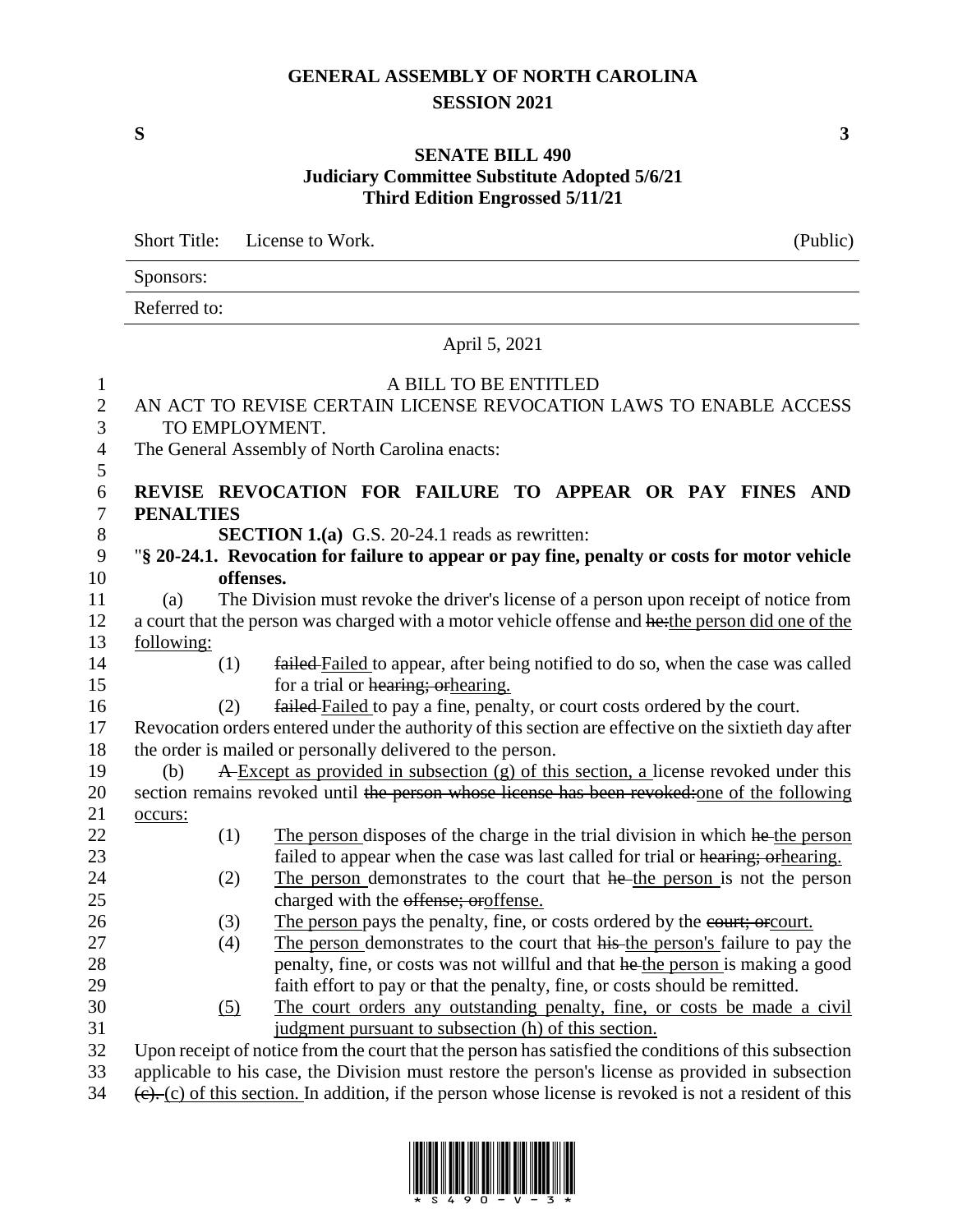State, the Division may notify the driver licensing agency in the person's state of residence that the person's license to drive in this State has been revoked. (b1) A defendant must be afforded an opportunity for a trial or a hearing within a reasonable time of the defendant's appearance. Upon motion of a defendant, the court must order that a hearing or a trial be heard within a reasonable time. (c) If the person satisfies the conditions of subsection (b) of this section, that are applicable to his the person's case before the effective date of the revocation order, the revocation order and any entries on his the person's driving record relating to it shall be deleted and the 9 person does not have to pay the restoration fee set by G.S. 20-7(i1). For Except as otherwise provided in subsection (g) of this section, for all other revocation orders issued pursuant to this section, G.S. 50-13.12 or G.S. 110-142.2, the person must pay the restoration fee and satisfy any other applicable requirements of this Article before the person may be relicensed. (d) To facilitate the prompt return of licenses and to prevent unjustified charges of driving while license revoked, the clerk of court, upon request, must give the person a copy of the notice it sends to the Division to indicate that the person has complied with the conditions of subsection (b) of this section, applicable to his case. If the person complies with the condition before the 17 effective date of the revocation, the notice must indicate that the person is eligible to drive if he the person is otherwise validly licensed. (e) As used in this section and in G.S. 20-24.2, the word offense includes crimes and infractions created by this Chapter. (f) If a license is revoked under subdivision (2) of subsection (a) of this section, and for no other reason, the person subject to the order may apply to the court for a limited driving privilege valid for up to one year or until any fine, penalty, or court costs ordered by the court are paid. The court may grant the limited driving privilege in the same manner and under the terms and conditions prescribed in G.S. 20-16.1. A person is eligible to apply for a limited driving privilege under this subsection only if the person has not had a limited driving privilege granted under this subsection within the three years prior to application. (g) Except for a revocation order entered under this section resulting from a charge of impaired driving, the Division shall lift a revocation for failure to appear pursuant to subdivision (1) of subsection (a) of this section 12 months after the effective date of revocation if the person furnishes proof to the satisfaction of the Division that the person is maintaining financial responsibility as provided in G.S. 20-279.21. Any person whose drivers license was unencumbered pursuant to this subsection who drives any motor vehicle on the highways of the State without maintaining financial responsibility is guilty of failure to maintain financial responsibility pursuant to G.S. 20-313 and driving while license revoked pursuant to G.S. 20-28(a4). (h) A person may petition the court to order any penalty, fine, or costs which have resulted in a revocation pursuant to subdivision (2) of subsection (a) of this section for at least 12 months from the revocation's effective date and are not related to a conviction for an offense involving impaired driving be made a civil judgment. The court shall grant the petition if the person can show that the person has had no conviction for any traffic offense in the 12 months prior to the petition." **SECTION 1.(b)** G.S. 20-7(i1) reads as rewritten: "(i1) Restoration Fee. – Any person whose drivers license has been revoked pursuant to 45 the provisions of this Chapter, other than G.S. 20-17(a)(2) shall pay a restoration fee of sixty five dollars (\$65.00). A person whose drivers license has been revoked under G.S. 20-17(a)(2) shall pay a restoration fee of one hundred thirty dollars (\$130.00). The fee shall be paid to the Division prior to the issuance to such person of a new drivers license or the restoration of the drivers license. The restoration fee shall be paid to the Division in addition to any and all fees which may be provided by law. This restoration fee shall not be required from any licensee whose license was revoked or voluntarily surrendered for medical or health reasons whether or not a medical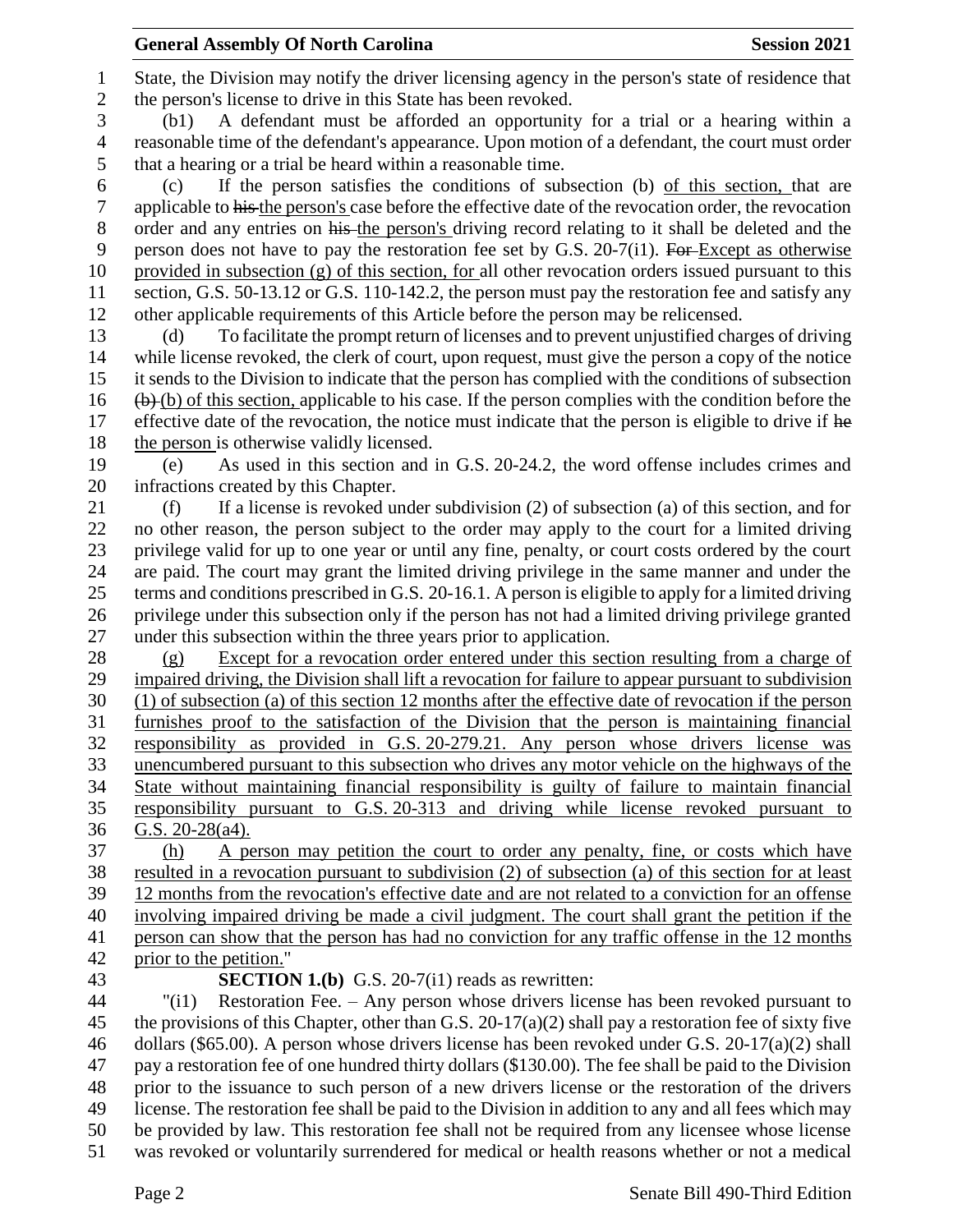## **General Assembly Of North Carolina Session 2021**

 evaluation was conducted pursuant to this Chapter. The sixty five dollar (\$65.00) fee, and the first one hundred five dollars (\$105.00) of the one hundred thirty dollar (\$130.00) fee, shall be deposited in the Highway Fund. Twenty five dollars (\$25.00) of the one hundred thirty dollar (\$130.00) fee shall be used to fund a statewide chemical alcohol testing program administered by the Forensic Tests for Alcohol Branch of the Chronic Disease and Injury Section of the Department of Health and Human Services. Notwithstanding any other provision of law, a restoration fee assessed pursuant to this subsection may be waived by the Division when (i) the restoration fee remains unpaid for more than 10 years from the date of assessment and (ii) the person responsible for payment of the restoration fee has been issued a drivers license by the Division after the effective date of the revocation for which the restoration fee is owed. The Division may also waive restoration fees and other service fees upon a finding by the Commissioner that the license holder has shown good cause for not being able to pay the fine. The Office of State Budget and Management shall annually report to the General Assembly the amount of fees deposited in the General Fund and transferred to the Forensic Tests for Alcohol Branch of the Chronic Disease and Injury Section of the Department of Health and Human Services under this subsection." **SECTION 1.(c)** This section becomes effective December 1, 2021, and applies to revocations and suspensions before, on, or after that date. **REVISE REVOCATION FOR MOVING OFFENSE COMMITTED WHILE LICENSE SUSPENDED OR REVOKED SECTION 2.(a)** G.S. 20-28.1 reads as rewritten: "**§ 20-28.1. Conviction of moving offense committed while driving during period of suspension or revocation of license.** (a) Upon receipt of notice of conviction of any person of a motor vehicle moving offense, such offense having been committed while such person's driving privilege was in a state of suspension or revocation, the Division shall revoke such person's driving privilege for an 28 additional period of time as set forth in subsection (b) hereof. subsection (b) of this section. For purposes of this section a violation of G.S. 20-7(a), 20-24.1, or 20-28(a) or (a2) shall not be considered a "motor vehicle moving offense" unless the offense occurred in a commercial motor vehicle or the person held a commercial drivers license at the time of the offense. A violation of G.S. 20-313 is considered a "motor vehicle moving offense" for the purposes of this section. (b) When a driving privilege is subject to revocation under this section, the additional period of revocation shall be as follows: (1) A first such revocation shall be for one year;For a first offense under this section, there is no additional period of revocation. (2) A second such revocation shall be for two years; andFor a second offense under this section, the additional period of revocation is one year. (3) A third or subsequent such revocation shall be permanent.For a third and subsequent offense under this section, the additional period of revocation is two years, except that if the person committed the offense while the person's driving privilege was revoked or suspended for impaired driving, the revocation is permanent. (c) A person whose license has been revoked under this section for one year may apply for a license after 90 days. A person whose license has been revoked under this section for two years may apply for a license after 12 months. A person whose license has been revoked under this section permanently may apply for a license after three years. Upon the filing of an application, the Division may, with or without a hearing, issue a new license upon satisfactory proof that the former licensee has not been convicted of a moving violation under this Chapter or the laws of another state, or a violation of any provision of the alcoholic beverage laws of this State or another state, or a violation of any provision of the drug laws of this State or another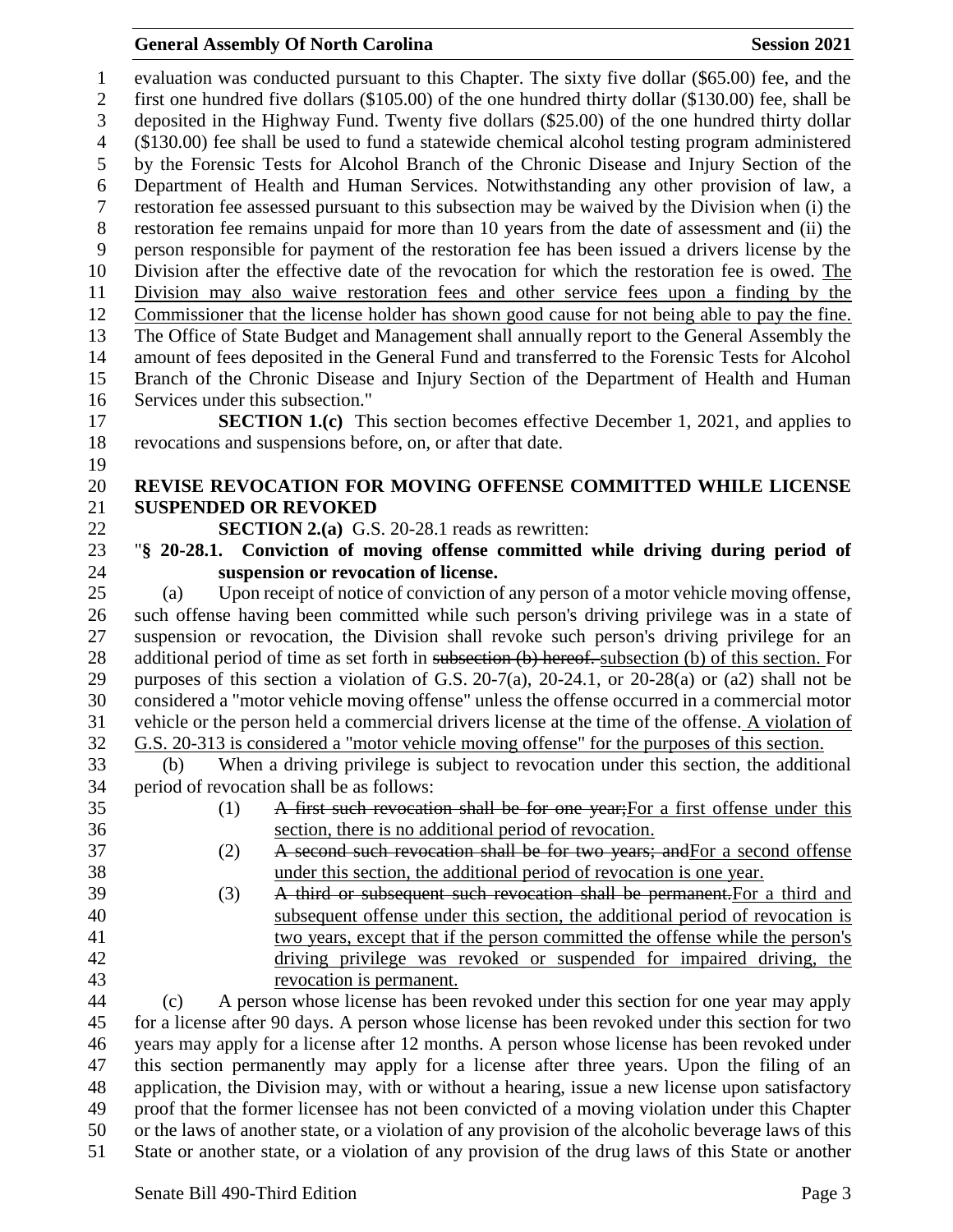## **General Assembly Of North Carolina Session 2021**

 state when any of these violations occurred during the revocation period. The Division may impose any restrictions or conditions on the new license that the Division considers appropriate for the balance of the revocation period. When the revocation period is permanent, the restrictions and conditions imposed by the Division may not exceed three years. A person that applies for a license under this subsection must furnish proof to the satisfaction of the Division that the person is maintaining financial responsibility as required by G.S. 20-279.21. Any person whose drivers license was issued pursuant to this subsection who drives any motor vehicle on the highways of the State without maintaining financial responsibility in violation of G.S. 20-313 is guilty of failure to maintain financial responsibility pursuant to G.S. 20-313 and driving while license revoked pursuant to G.S. 20-28(a4). …." **SECTION 2.(b)** This section becomes effective December 1, 2021, and applies to convictions entered before, on, or after that date. **SECTION 3.(a)** G.S. 20-28 reads as rewritten: "**§ 20-28. Unlawful to drive while license revoked, after notification, or while disqualified.** (a) Driving While License Revoked. – Except as provided in subsections (a1) or (a2) of this section, any person whose drivers license has been revoked who drives any motor vehicle upon the highways of the State while the license is revoked is guilty of a Class 3 misdemeanor. (a1) Driving While License Revoked for Impaired Driving. – Any person whose drivers license has been revoked for an impaired driving revocation as defined in G.S. 20-28.2(a) and who drives any motor vehicle upon the highways of the State is guilty of a Class 1 misdemeanor. Upon conviction, the person's license shall be revoked for an additional period of one year for the first offense, two years for the second offense, and permanently for a third or subsequent offense. If the person's license was originally revoked for an impaired driving revocation, the court may order as a condition of probation that the offender abstain from alcohol consumption and verify compliance by use of a continuous alcohol monitoring system, of a type approved by the Division of Adult Correction and Juvenile Justice of the Department of Public Safety, for a minimum period of 90 days. The restoree of a revoked drivers license who operates a motor vehicle upon the highways of the State without maintaining financial responsibility as provided by law shall be punished as for driving without a license. (a2) Driving Without Reclaiming License. – A person convicted under subsection (a) or (a1) of this section shall be punished as if the person had been convicted of driving without a license under G.S. 20-35 if the person demonstrates to the court that either of the following is true: (1) At the time of the offense, the person's license was revoked solely under G.S. 20-16.5 and one of the following applies: a. The offense occurred more than 45 days after the effective date of a revocation order issued under G.S. 20-16.5(f) and the period of revocation was 45 days as provided under subdivision (3) of that subsection; or b. The offense occurred more than 30 days after the effective date of the revocation order issued under any other provision of G.S. 20-16.5. (2) At the time of the offense the person had met the requirements of G.S. 50-13.12, or G.S. 110-142.2 and was eligible for reinstatement of the person's drivers license privilege as provided therein. In addition, a person punished under this subsection shall be treated for drivers license and insurance rating purposes as if the person had been convicted of driving without a license under G.S. 20-35, and the conviction report sent to the Division must indicate that the person is to be so treated.